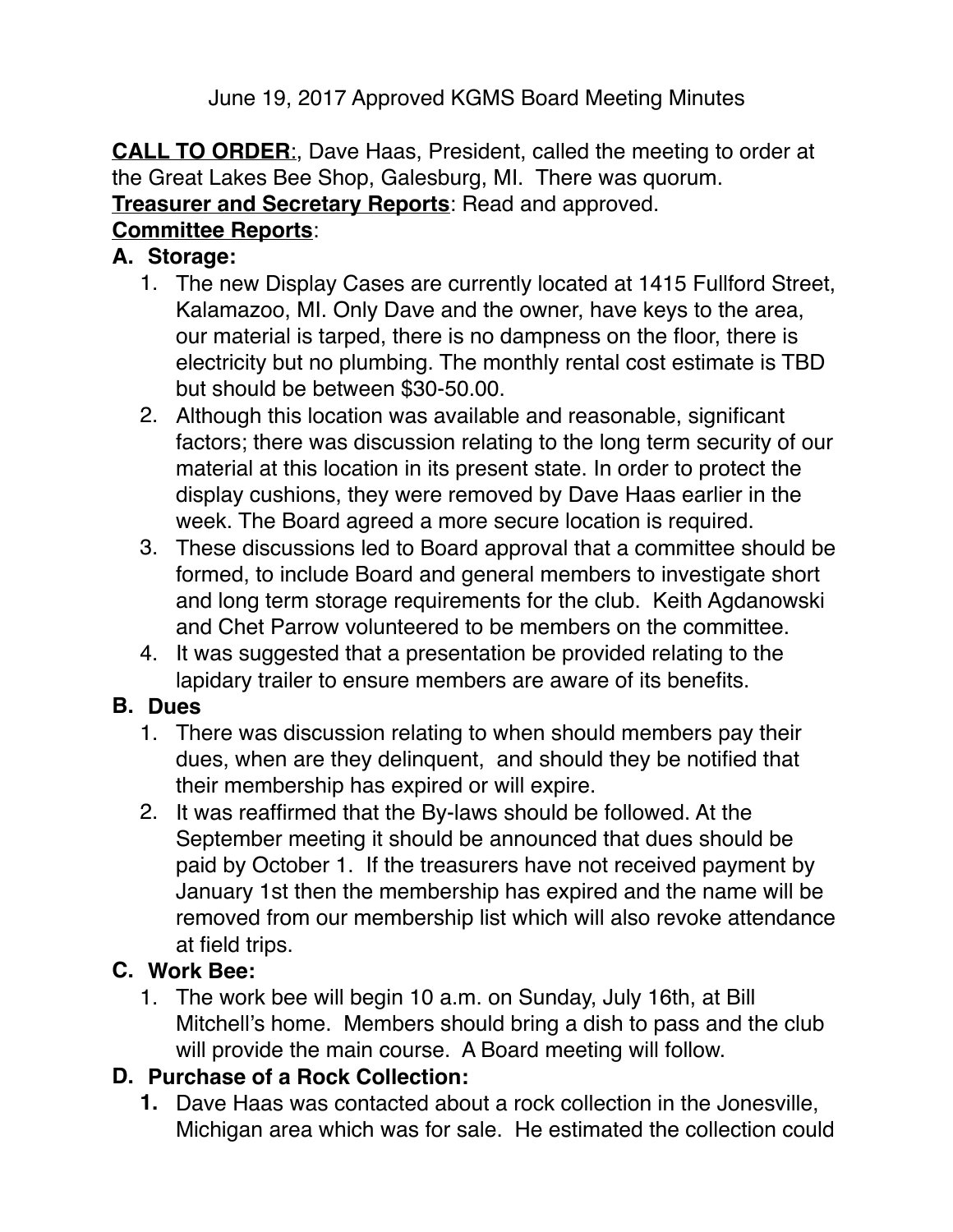be purchased for \$250-400.00 and proposed the club buy the collection. Bill motioned that Dave be authorized to spend up to \$400. 00 to purchase this collection. The board approved this expenditure.

# **E. 2018 Annual Show North Hall Expansion:**

1. The club discussed pros and cons of expanding the show to include the North Hall at the Expo Center. The additional dealers would cover the hall rental, however, there were concerns how the club would control admission into the new space and also how diid this meet our club mission to provide educational outreach relating to geology, paleotology, etc. The board voted on whether to rent the North Hall. The board did vote to rent the North Hall, however, it was not unanimous.

## **F. Web Master:**

1. Wrifton was asked if he would be willing to take over Jack Fuller's Web master operations. He will consider and give us an answer at a later date.

### **G. At-Large Board Position:**

1. Jack Fuller's term as an at-large board member is ending soon. The Board will need to find a replacement for this position and for the Field Trip Coordinator position.

### **H. Field Trips:**

1. The Northern Michigan Field Trip attendees were discussed.

### **I. Show Test Kit:**

**1.** Kim Strawbridge will provide a cost analysis for a small mineral test kit which the club could sell at the show.

### **J. 60th Show Anniversary Discussion:**

**1.** Sue and Dave Haas presented possible 60th Show Anniverary commemorative items which would acknowledge this anniverary. The board thought this was a good idea and suggested that Sue get additional options plus pricing. The club may subsidize some of the costs, but that has not been finalized.

### **K. Donation Thank You Letters:**

**1.** Dave Haas asked Allison VanNocker to write thank you letters to Ken Flood and to Kevin Ponzio for their recent donations to the club.

# **Meeting Was Adjourned**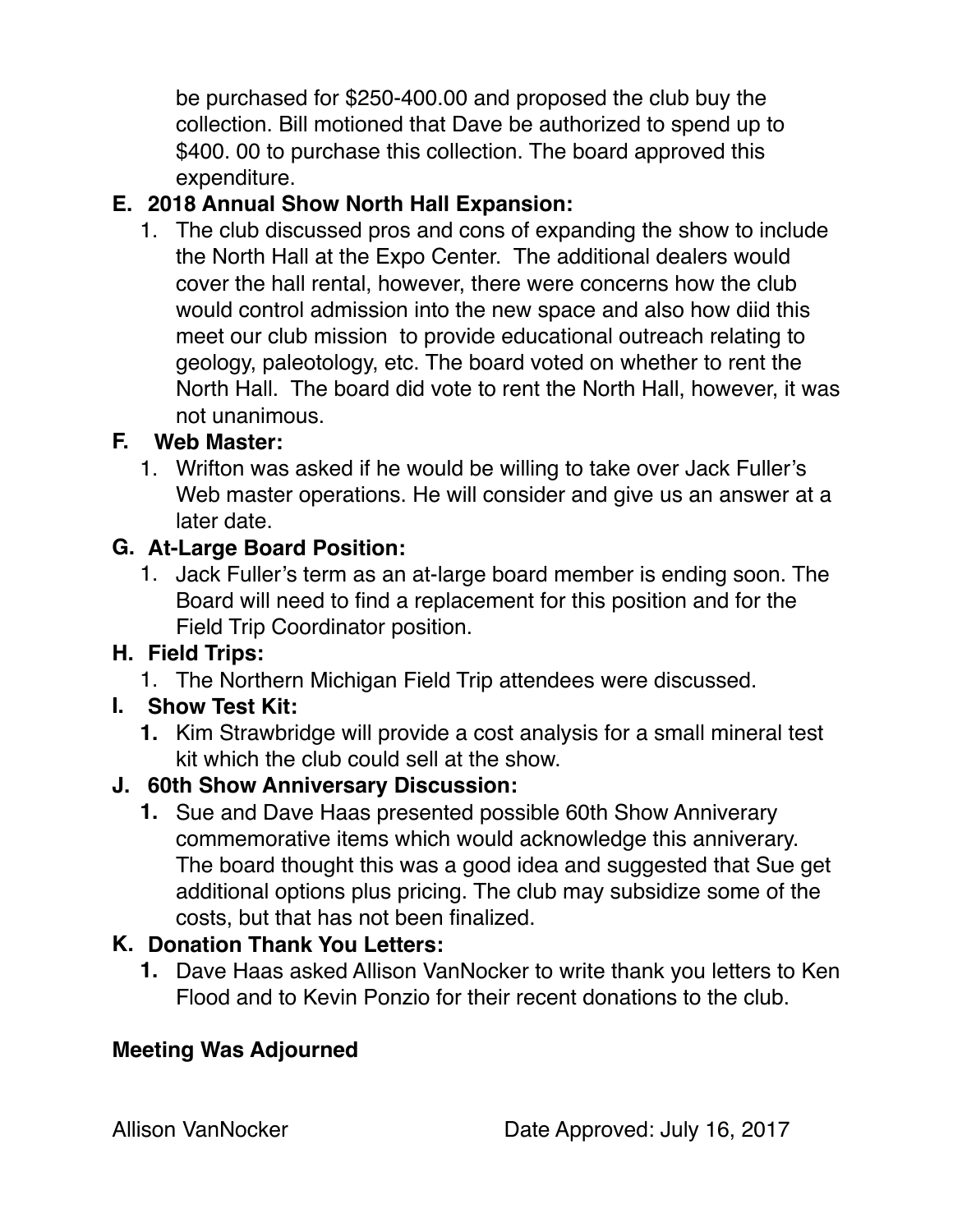**On June 20, 2017 Kate Dutrow, Treasurer, brought it to the Board's attention by email message that there were specific By Law rules dealing with acquisition of collections which had not been followed during the June 19, 2017 Board meeting. Several members replied that we must follow our By Laws and therefore the collection would not be purchased by the club.**